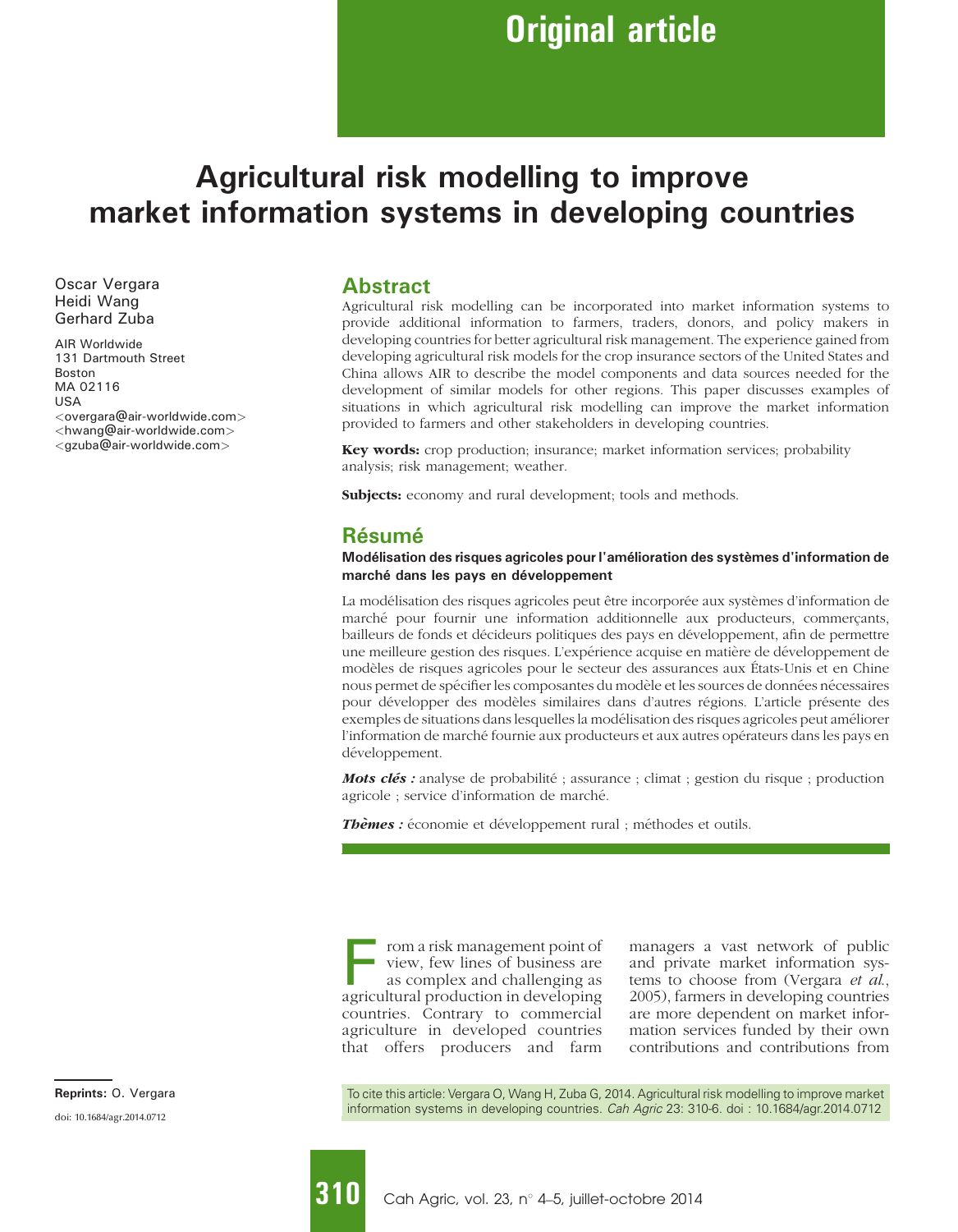governments and donors, which do not always provide the appropriate and timely information that they need.

In the past decade, a new generation of low-cost market information systems have been developed to serve farmers in several regions of Latin America, Africa, and Asia (FAO, 2005). This new generation of market information systems takes advantage of information and communication technologies such as FM radios, mobile telephones, and the internet to enable farmers in developing countries to monitor and adjust to dynamic market conditions in local, national, and export markets (FAO, 2005; Aker, 2008; Ferris et al., 2008; Svensson and Yanagizawa, 2009). For example, the Zambia National Farmers Union (ZNFU) market information system provides access to weather information to its members through a link to the Zambia Meteorological Department website (ZNFU 2013). The ZNFU is also working on an information platform that uses mobile phones to provide timely information to farmers on the best planting and harvesting dates based on accurate weather forecasts. Also, within the Market Information Organization of the Americas (MIOA 2013), several country-specific market information systems update farmers with market information, weather forecasts, and local commodity prices on a daily basis. The Agricultural Products Market Information System of Honduras (SIMPAH 2013) is an excellent example of this. However, these technological innovations in market information have not been able to help farmers in developing countries protect themselves from the market-distorting effects of widespread crop losses due to weather events, such as major droughts or floods. Given the high severity and low frequency of these catastrophic weather events, they are difficult to forecast. Also, due to the adverse impact the price and yield volatility (created by these catastrophic weather events) can have on the well-being of<br>farmer households (Chapoto *et al.*, farmer households (Chapoto *et al.*,<br>2010), there is a need for farmers and their support organizations to better understand the potential extent of the weather damage to their crops, as well as their potential crop losses, and to then relay this information to governments, policy makers, extension services, donors, and other farmers in a timely fashion to adjust their risk management strategies accordingly<br>(Jaffee *et al.*, 2010). This can be (Jaffee et al., 2010). This can be achieved through modelling the impact of weather on crop development and the end of the season yield, and to provide an early assessment of potential financial loss that will allow farmers and their support networks to mitigate the risk.

This paper discusses the way in which agricultural risk modelling can be used as part of a market information system for producers in developing countries. Because we are not aware of any market information system operating in a developing country that also incorporates agricultural risk modelling for risk management, we will use examples of successful programs currently operating in the United States. First, we will discuss the types of data that can be generated by agricultural risk modelling and how farmers can derive maximum value from it. Second, we will describe the components of the agricultural risk model developed by AIR for the United States and China crop insurance sector, and the sources of information available to develop similar models for developing countries.

# Uses of agricultural risk models as part of market information systems

For agricultural production systems around the world, weather is the number one peril. Droughts and floods account for the bulk of crop losses for both irrigated and nonirrigated production systems. Given the importance of weather risk in crop production, it is necessary to model its impact on crop yield losses as accurately as possible.

We are not aware of any market information system operating in a developing country that also incorporates weather modelling for risk management. Perhaps the best example of a successful market information system that combines weather information, crop yield modelling, agricultural market intelligence, commodity pricing, and agricultural finance and insurance is FARMDOC (FARMDOC, 2013), managed by the Department of Agricultural and Consumer Economics at the University of Illinois and funded by a government/private donor partnership. FARMDOC has a broad readership among farmers and ranchers in the United States and is also a trusted source of information for agricultural risk managers looking for information on commodity markets, expected crop insurance payouts given current yields and prices, and local weather conditions.

In this paper, we propose a market information system for farmers in developing countries in which weather risk modelling plays a central<br>role. *Figure 1* shows the principal role. *Figure 1* shows the principal components of the proposed model. The primary purpose of agricultural risk modelling is to provide estimates (to farmers, donors, policymakers, financial institutions, and government agencies) of the agricultural portfolio loss potential due to adverse weather events. This estimation provides a critical tool to provide information to farmers and the rest of stakeholders that will allow them to optimize risk management strategies, such as those described below.

### Planting and harvesting decisions

Weather and crop yield forecasts are very important since they allow farmers to make better planting and harvesting decisions. For example, in non-irrigated agricultural systems in sub-Saharan Africa, near-term weather variability and long-term climate change are the major influences of production variability (Hagbladde et al., 2009). In areas in which the crop growing season is short or prone to droughts and/or floods, farmers would benefit from timely and accurate weather information provided by agricultural risk models that allow them to choose the better planting and harvesting period to minimize production risk and maximize returns.

#### Input usage

If weather forecasts point at a great start for the growing season, farmers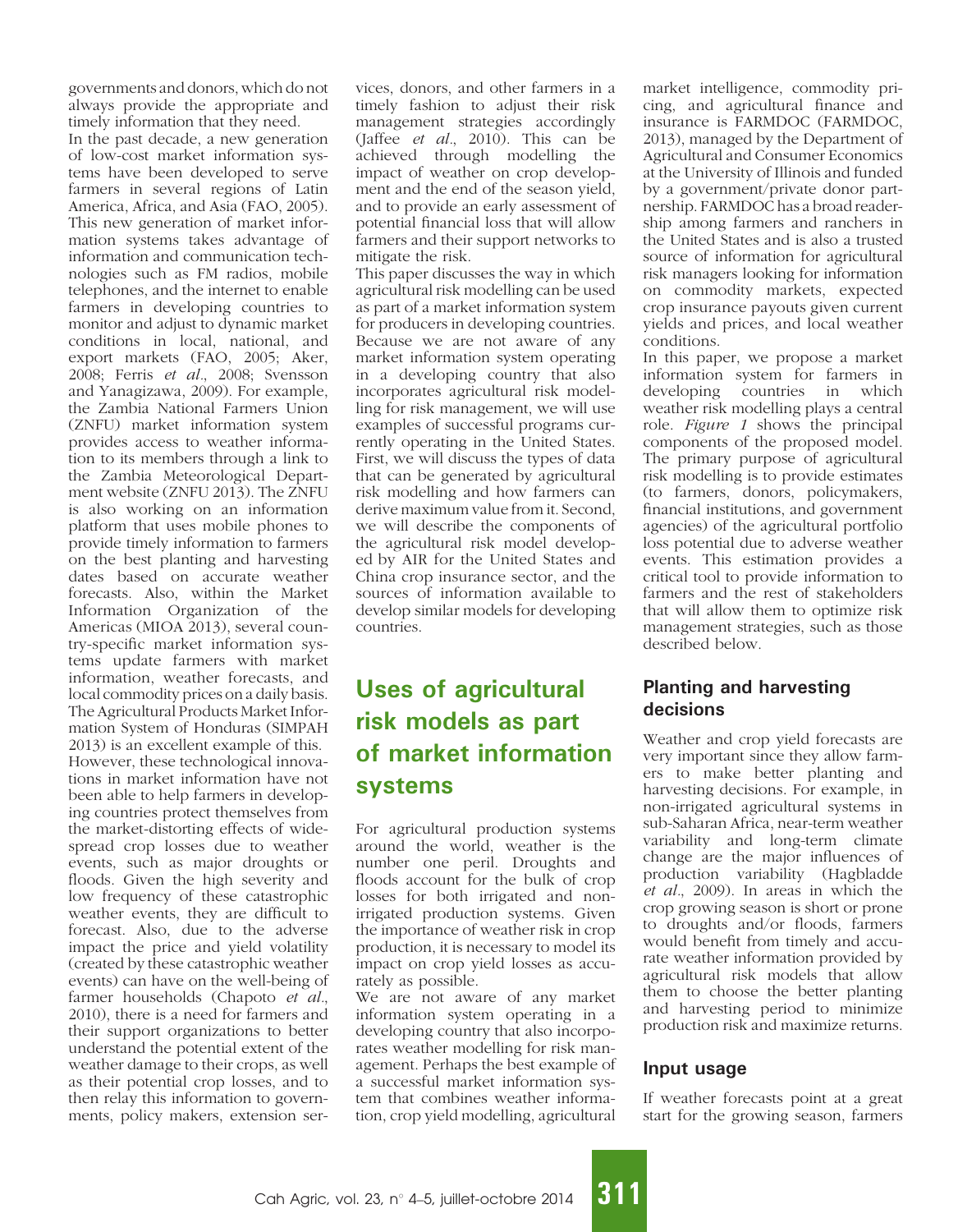

Figure 1. Components of a weather-based market information system for farmers in developing countries.

may increase the amount of technological inputs they use in their production systems in order to increase expected harvested output. Conversely, if the weather forecast shows a detrimental growing season, farmers may choose not to use expensive inputs such as fertilizer and improved seeds that require adequate growing conditions to realize its full potential.

#### Sales planning

If the weather and yield forecasts point at a bumper crop scenario, farmers may prepare ahead for the possibility that a grain glut may depress prices in

their region and prepare ahead for the need to increase their storage capacity. Conversely, if catastrophic weather has reduced the yield potential in their region or a neighbouring region, farmers may consider selling more products at better prices and retain less for household consumption.

#### Risk transfers

For farmers, traders, or an NGO interested in protecting the agricultural portfolio of a farming community, agricultural risk modelling represents the best way to determine the necessary insurance coverage.

Simulating thousands of years of yield and price event scenarios, agricultural risk models compute loss distributions and provide exceedance probability curves, similar to the one shown in figure 2.

For example, for this hypothetical region, farmers have a 4% probability of experiencing roughly a \$50-million agricultural loss this year, which is also equivalent to a 20-year return period loss for this region. The most rare and devastating events this region may face (such as widespread droughts or floods) will fall at the tail end of the probability loss distribution. For example, the worst loss (corresponding to the 1000-year return period) is approximately \$320 million, which is equivalent to a 0.1% probability of occurrence. Catastrophic events of even higher magnitudes are relatively frequent around the world. For example, the 1982-1984 drought that affected Zimbabwe at an estimated cost of \$2.5 billion, or the 1984 Ethiopia and 1985 Sudan droughts that killed 300,000 and 150,000 people, respectively (Vos et al., 2010).

Underwriters at crop insurance companies or NGOs that provide farmers with loss protection against catastrophic weather events use the model results to negotiate the appropriate level of insurance required, given the risk of loss of this portfolio. On the other hand, underwriters at reinsurance companies use the same model results to price the required protection at a rate that reflects the potential weather risk affecting this region.

### Financial planning

Accurate weather and yield estimates allow for better farm budgeting and financial planning of expected income and expenses. This would increase the possibility for farmers to access financial markets and seek formal credit, or to better negotiate interest rates and loan repayment options if they tap informal lending sources.

### Farm risk management

Ultimately, the goal of market information systems, that include information on catastrophic weather and yield event scenarios, is to ensure the financial stability of farmers when

Figure 1. Composantes d'un système d'information de marché basé sur la météo dans les pays en développement. Source: AIR.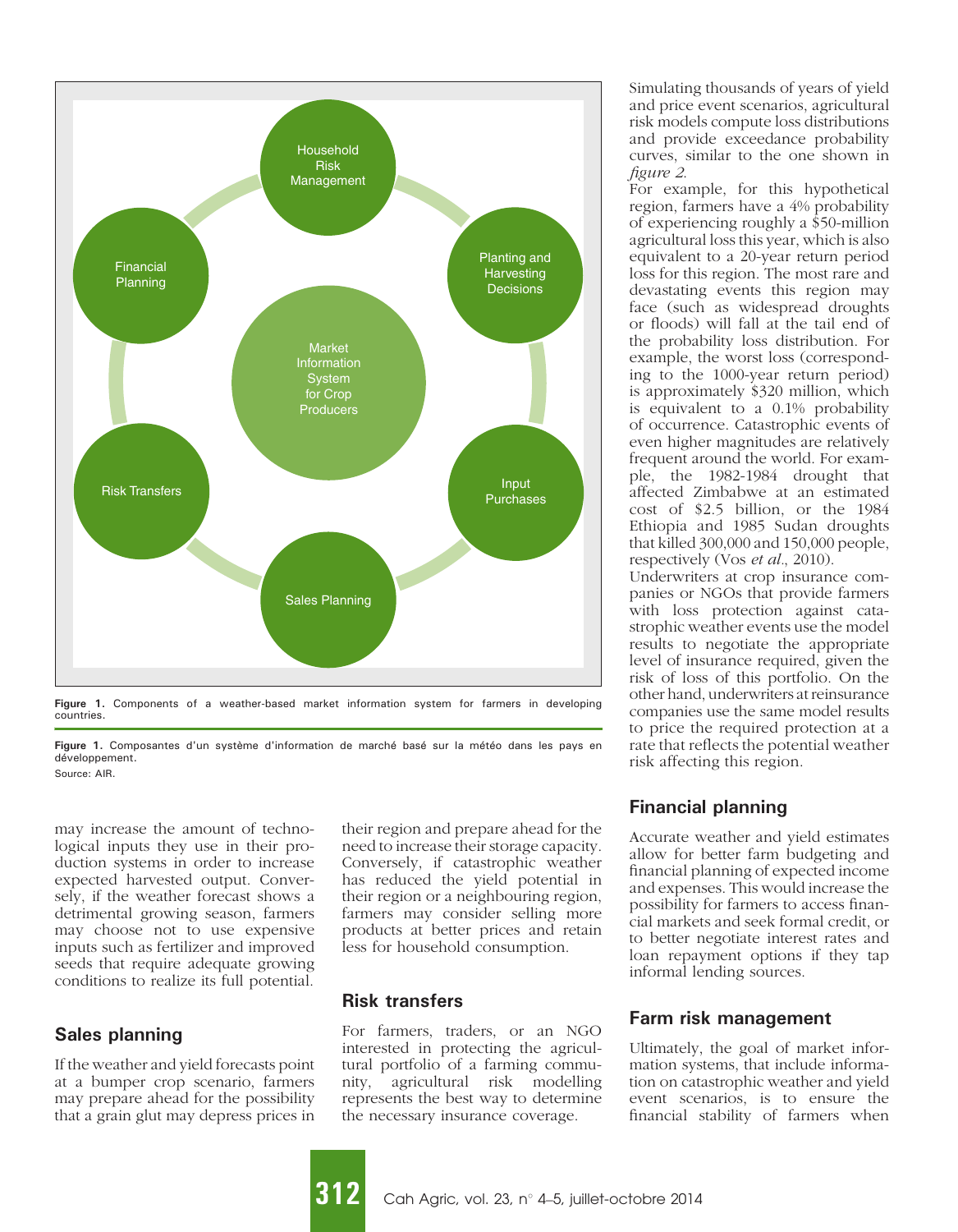

Figure 2. Exemple de courbe de probabilité de dépassement. Source: AIR.

disasters strike. Decisions on insurance purchases or credit applications, on-farm versus off-farm labour considerations, staying in an area or relocating to other less affected areas, expanding or contracting production, storing or selling additional production, among others, can be influenced by catastrophic event simulations.

## Components of an agricultural risk model

Following a schematic framework developed by AIR (2009; 2011), figure 3 shows the principal components of an agricultural risk model.

### Hazard component

The hazard component involves quantifying the impact weather risk has on the historical crop yield data using an Agricultural Weather Index  $(AWT<sup>TM</sup>)$  model (AIR, 2005). The AWI model is crop- and county-specific and uses high-resolution gridded daily temperature and precipitation data available from the National Center for Environmental Prediction (NCEP) that is coupled with high-resolution soil data available from the United

States Geological Survey. The weather and soil data is available on a global scale at different levels of resolution. In general, we have found that a 50 km grid provides a meaningful level of resolution for agricultural risk analysis. Within each grid, the weather and soil information is combined with cropspecific data to produce a water

balance model that correlates water availability to crops during the growing season with the crop requirements based on phenological information from experimental stations, extension services, or local farming experience. The end result is to produce a single index value that condenses all the weather effects experienced by a crop in the field into a single index number that is a qualifier of how good (or detrimental) the entire growing season has been for crops and its influence in the yield outcome. There is one AWI value per county and crop, for each year over the last 36 years in our database. The AWI value is later on used as a weather correction to properly detrend the historical yield time series. After detrending, crop yield distributions are fitted to the historical yield data to be then used in agricultural portfolio risk analysis (Vergara et al., 2008).

The advantage of the AWI-based yield distributions over other types of models proposed by the agricultural economics literature (Ker and Goodwin, 2000; Ramirez et al., 2003; Sherrick et al., 2004) is that, by construction, they are more suitable to assess weather-derived crop yield losses, thus being less biased with respect to over-estimation or underestimation of the county's yield trend.



Figure 3. Components of an agricultural risk model.

Figure 3. Composantes d'un modèle de risques agricoles. Source: AIR.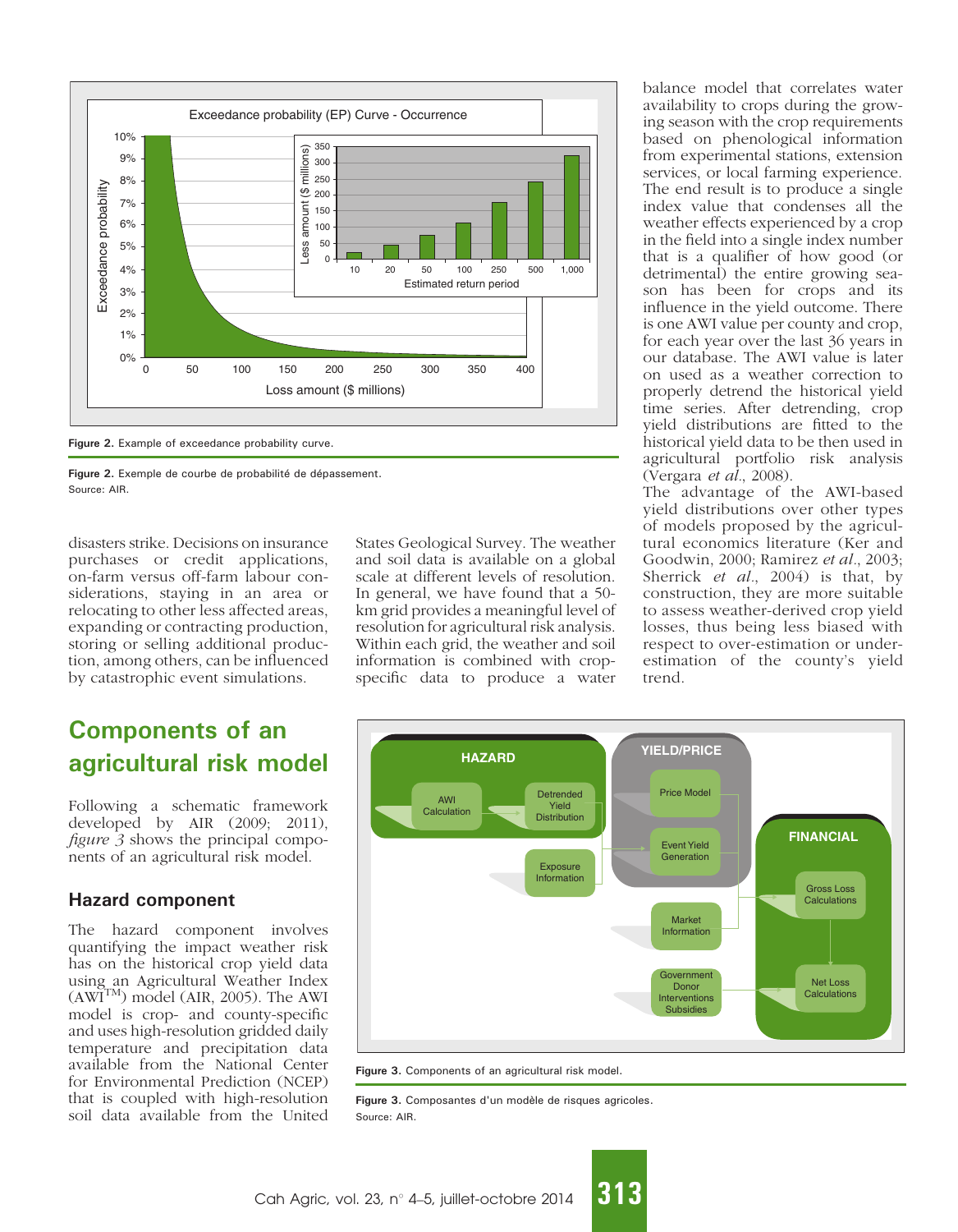### Yield/price component

In addition to yield modelling, a price modelling component is necessary to account for the revenue risk proportion of an agricultural portfolio, as well as spikes in commodity price volatilities commonly observed in the future markets due to speculation (Trostle, 2008). Generally speaking, a simple price model will look at the historical relationship between the planting and harvesting prices and the nationwide crop yields. The yield and price distributions are jointly combined to construct a stochastic event catalogue of 10,000 loss event scenarios using Monte Carlo techniques. The county loss event scenarios are aggregated at the state level and nationwide level to provide 10,000 stochastic yield and price scenarios that are equally likely to occur next year.

When compiling the stochastic event catalogue for a region or an entire country, a critical process is to make sure that the natural crop yield correlation between neighbouring counties and between crops within a county is maintained. This is a key step that can only be done through modelling the impact of weather on crop yields. Capturing the yield correlations allows for a better understanding of crop portfolio risk and decision planning. For example, the African Risk Capacity project of the African Union and the World Food Programme require that member countries pool economic resources to compensate farmers in countries that are affected by drought, when others are not, in a given year. A good understanding of weather and yield correlation is basic to assess the likelihood of droughts and to compute the pool portfolio risk given the diversification in the performance of rainfall seasons across Africa (African Risk Capacity, 2013).

### Financial component

Here, any future sale contractual obligations (in the case of spot or forward contracts) or policy conditions (in the case of crop insurance contracts) are applied to the modelled yield and price scenarios on a countyby-county basis in the stochastic event catalogue to calculate the potential portfolio losses. These are aggregated

at the state or regional level in order to quantify the gross losses from an agricultural portfolio. The portfolio losses are also reported on a net basis once donor transfers, government programs, or subsidies to palliate farmers' losses have been accounted for. The portfolio loss calculation output provides decision makers with a range of potential losses and the corresponding probability that each level of loss will occur. The information is presented as exceedance probability curves and as average annual losses.

# Development of agricultural risk models for developing countries

Every year, farmers in developing countries alter the crop exposure landscape by choosing to plant, more or less, a particular crop; a choice that is guided, for the most part, by the household annual consumption needs, availability of on-farm and off-farm work, and the expectation of the highest profit they can obtain at harvest time from the portion of the crop that will be sold (Vergara et al., 2004).

Technological improvements have increased the ability of crops to recover and produce average yields, even after a growing season that got off to a bad start. The accumulated effect of adverse weather during the growing season will not be known with certainty until harvest time, once the crop is harvested, weighed, and marketed.

Because losses in agricultural production areas are spatially correlated, catastrophic weather events, such as droughts or floods, will trigger widespread losses to farmers in the affected region. Eventually, if the pervasive weather conditions persist, crops will fail entirely and governments and donors will have to allocate resources for humanitarian aid and recovery (World Food Programme, 2012).

There has been a great amount of field work done in several developing countries to understand the impact adverse weather has on the well-being of farmers and to study mechanisms to transfer risk outside of the farming sector. A document by the World Bank's Agriculture and Rural Development Group lists all the pilot programs undertaken and the experiences learned from modelling weather risk in Malawi, Kenya, Ethiopia, Tanzania, and Burkina Faso (Jaffee et al., 2008). Another paper by Collier et al. (2010) provides a primer on catastrophic risk modelling of weather events for insurance purposes around the world.

In order to quantify weather risk to crop portfolios in developing countries, data is required to fit the yield loss models. The AIR model for the United States (AIR, 2009) and China (AIR, 2011) currently uses the following data layers: weather information (precipitation, temperature); soil information (soil classification, land use, irrigation, crop moisture index); crop information (crop types, phenological stages, production practices); price information (farm level prices, market prices, production costs); production information (area planted, area harvested, yields); loss information (according to type of weather perils, insured losses, non-insured losses); and socio-economic information (farm typology, farmer characteristics). This information is available on a global scale at different levels of resolution (most commonly county and/or state).

The AIR agricultural modelling team has collected data on hundreds of historical drought, flood, and typhoon events around the world. AIR relies on information from agencies that gather original daily temperature and precipitation data, radar data, actual wind records from weather service stations, and wind reports. This information is then coupled with historical crop phenological data, as well as soil, terrain/elevation, and land use/land cover data, to determine the extent of these events.

For developing countries, the weather and yield loss models will be based on historical data from a variety of sources. The primary sources are:

– China Meteorological Administration (CMA)

– Climate Prediction Center (NOAA/ CPC)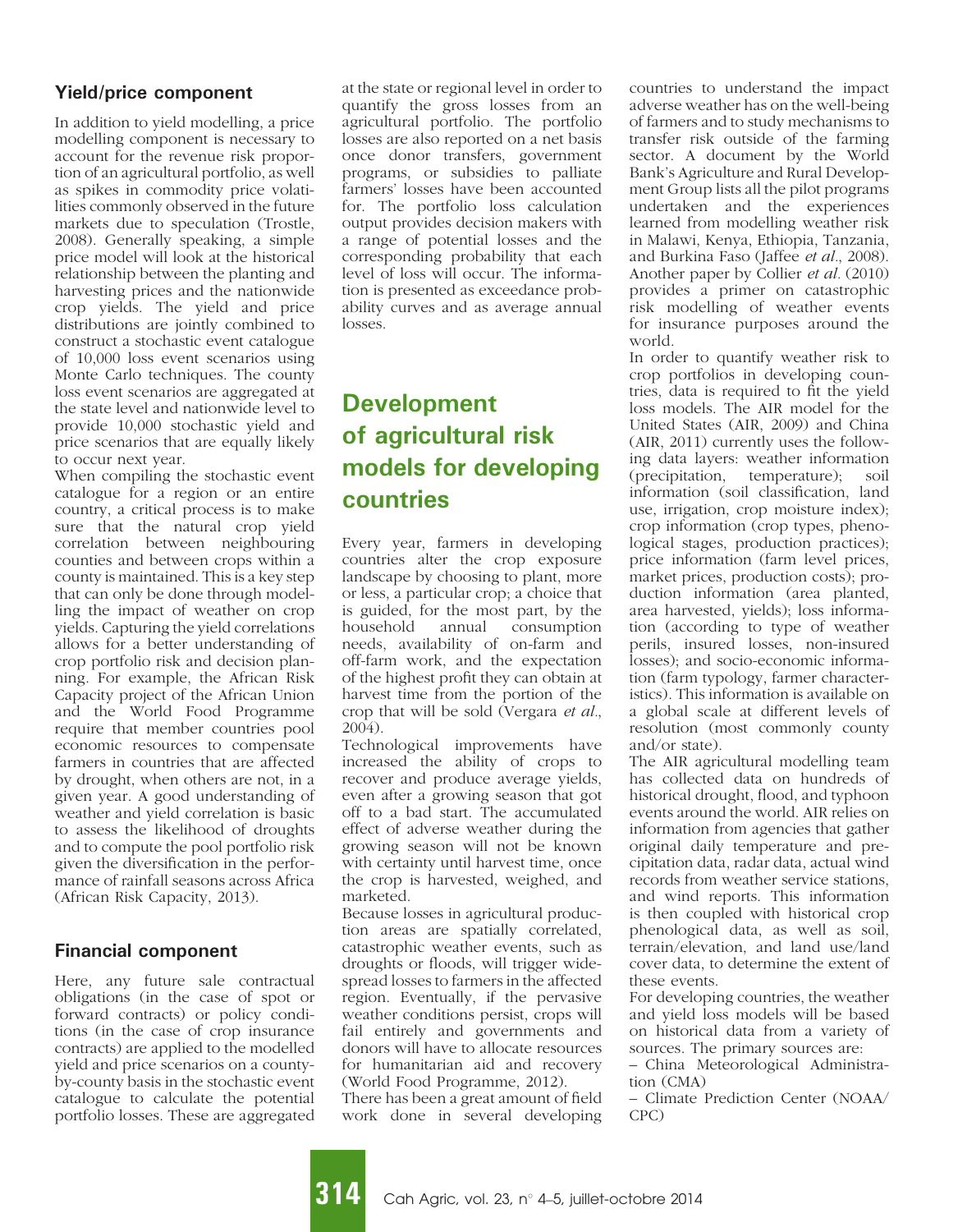– Food and Agricultural Organization (FAO)

– Goethe University (MIRCA)

– Africa Soil Information Service  $(AffSIS)^1$ 

- International Soil Reference and Information Centre (ISRIC)
- Japan Meteorological Agency (JMA) – National Bureau of Statistics of China
- Shanghai Typhoon Institute (STI)

– Tropical Rainfall Measuring Mission (TRMM)

- United States Geological Survey (USGS)
- Earth Resources Observation and Science (EROS) Center

Additional sources of data are also available from international research centers, NGOs, and universities that are conducting field research in developing countries.

# Model application for agricultural risk management

As indicated before, AIR has released agricultural risk models for the United States and China which are currently the leading models used by the crop insurance and reinsurance industry to quantify crop portfolio losses. In both the United States and China, more than 90% of crop losses are caused by adverse weather events, including drought, flooding, hail, frost, and windstorm. In the past, estimating the likelihood and magnitude of future crop losses has presented significant challenges. Forecast models are not capable of predicting with certainty average temperature and precipitation levels beyond a few days in advance, let alone the detailed weather patterns during the most critical times of crop production. To estimate yields, AIR uses a weather-based approach that correlates the amount of water available to crops during the growing season with how much water a particular crop requires. AIR closely monitors each growing season and provides detailed information on industry-wide corn and soybean production and potential losses through the CropAlert<sup>®</sup> Growing Conditions  $Report<sup>2</sup>$ .

Issued every month from June through to October, CropAlert provides farmers, commodity traders, agribusinesses, farm managers, and crop insurers and reinsurers with AIR's crop yield estimates based on season-to-date weather observations calculated with AIR's Agricultural Weather Index (AWI). County- and crop-specific, the AWI is used to assess the overall quality of the growing season. CropAlert includes a discussion on how precipitation, temperature, and soil conditions may impact different crops in various parts of the United States at specific stages of growth.

CropAlert also shows AIR's current corn and soybean yield forecasts in eight key states as well as the United States total, alongside World Agricultural Supply and Demand Estimates (WASDE) and National Agricultural Statistics Service (NASS) yield forecasts, as they become available. CropAlert includes four vivid maps of the United States that illustrate the following aspects of crop growing conditions: Crop Moisture Index, weekly accumulated precipitation, accumulated growing degree days, and weekly average temperature anomaly. CropAlert also includes a discussion section on current weather events that are affecting agricultural production in China and estimates of damage area and crop portfolio losses in real time.

AIR is currently working on additional agricultural risk models for India, Canada, and South America, to be released in the future.

## **Conclusion**

Agricultural risk modelling can be used as a planning tool to anticipate the likelihood and severity of potential future weather-based catastrophic events, ultimately permitting farmers, governments, policy makers, and the donor community to better prepare for the financial impact of natural disasters affecting the agricultural sector of developing countries. The inclusion of agricultural risk modelling output (weather and yield forecast, as well as agricultural loss scenarios), as part of the information disseminated by market information systems, will benefit farmers, policymakers, and other end users of the information in developing countries.

#### References

African Risk Capacity, 2013. African Risk Capacity. Sovereign disaster risk solutions: a project of the African Union. Johannesburg (South Africa): African Union. http://unfccc.int/files/adaptation/application/pdf/african\_risk\_capacity\_fatima\_kassam. pdf

AIR Worldwide Corporation, 2005. Using the AIR weather index to estimate the contribution of climate to corn and soybean yields in the US. Boston (USA): AIR Worldwide Corporation. http://ageconsearch.umn.edu/bitstream/35613/1/ sp05zu01.pdf

AIR Worldwide Corporation, 2009. The AIR Multiple Peril Crop Insurance (MPCI) model for the US. Boston (USA): AIR Worldwide Corporation. http:// www.air-worldwide.com/publications/brochures/ documents/air-u-s–multiple-peril-crop-model-brochure

AIR Worldwide Corporation, 2011. The AIR Multiple Peril Crop Insurance (MPCI) model for China. Boston (USA): AIR Worldwide Corporation. http:// www.air-worldwide.com/publications/brochures/ documents/The-AIR-Multiple-Peril-Crop-Insurance-Model-for-China/

Aker J, 2008. Does digital divide or provide? The impact of cell phones on grain markets in Niger. Berkeley (USA): University of California. http:// www.cgdev.org/doc/events/2.12.08/Aker\_Job\_ Market\_Paper\_15jan08\_2.pdf

Chapoto A, Govereh J, Haggblade S, Thomas J, 2010. Staple food prices in Zambia. International Development Working Paper. East Lansing (USA): Michigan State University, Department of Agricultural, Food and Resource Economics. http://ageconsearch.umn.edu/bitstream/58556/2/AAMP\_ Maputo\_23\_Zambia\_ppr.pdf

Collier B, Barnett B, Skees J, 2010. State of knowledge report - data requirements for the design of weather index insurance. Lexington (USA): GlobalAgRisk Inc. http://www.globalagrisk.com/ Pubs/2010\_GlobalAgRisk\_State\_of\_Knowledge\_ Data\_sept.pdf

FAO, 2005. Improving information flows to rural communities. Agricultural Management, Marketing and Finance Occasional Paper No 9. Rome (Italy): FAO. ftp://ftp.fao.org/docrep/fao/ 009/a0287e/a0287e00.pdf.

FARMDOC, 2013. Learn how people are using FARMDOC: farmer profile. Urbana-Champaign (USA): University of Illinois. http://www.farmdoc. illinois.edu/about/users\_farm.html

Ferris S, Engoru P, Caganzi E, 2008. Making market information systems work better for the poor in Uganda. CAPRI Working Paper No 77. Washington DC (USA): CGIAR Systemwide Program on Collective Action and Property Rights (CAPRi). http://

<sup>&</sup>lt;sup>1</sup> We thank our reviewer for pointing out this important source of continent-wide digital soil maps for sub-Saharan Africa available at http:// www.africasoils.net/home

 $2$  CropAlert $@$  reports can be downloaded at http://www.air-worldwide.com/Models/Crop/ CropAlert/